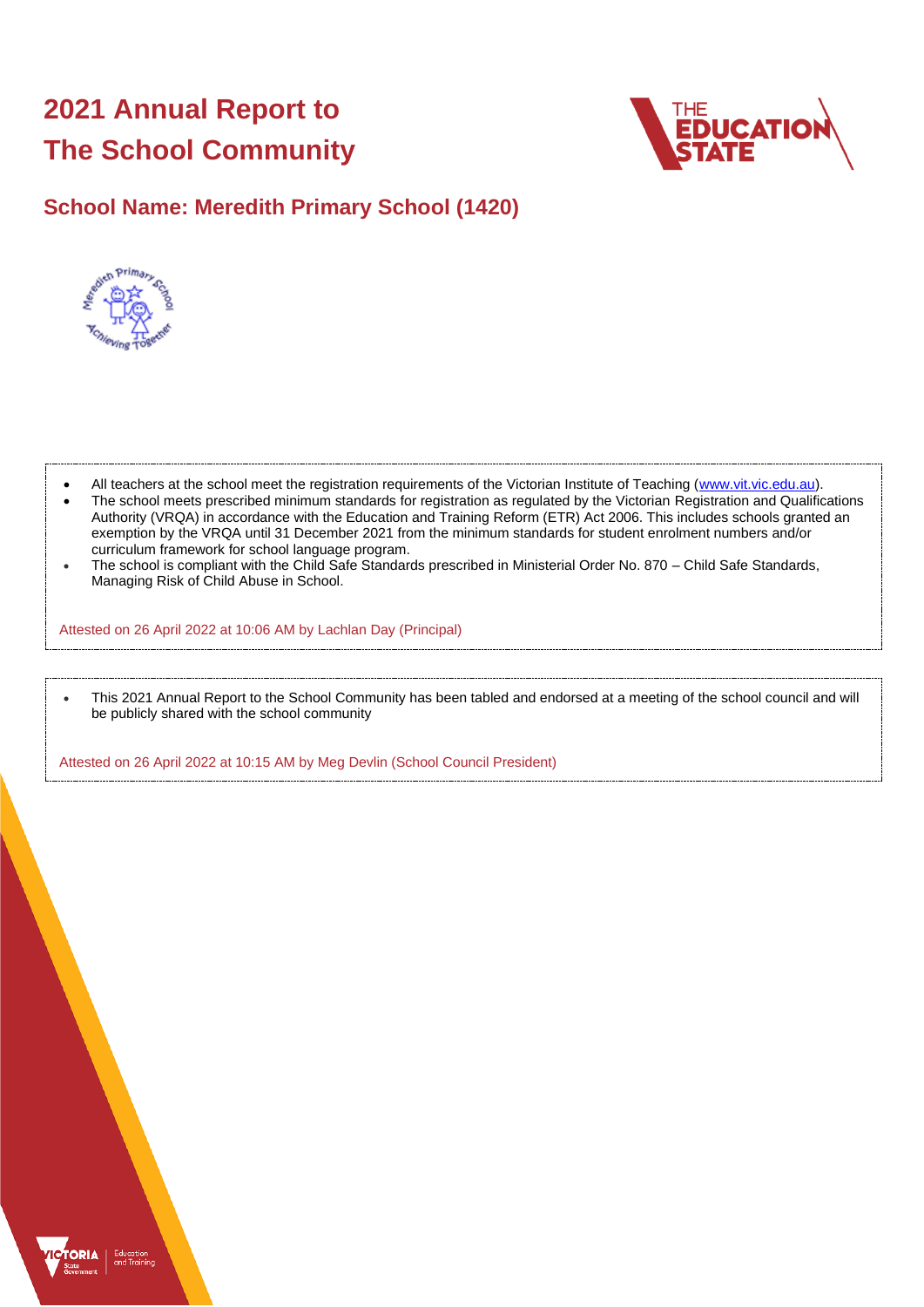

## How to read the Annual Report

### What does the *'About Our School'* commentary section of this report refer to?

The 'About our school' commentary provides a brief background on the school, an outline of the school's performance over the year and future directions.

The 'School Context' describes the school's vision, values and purpose. Details include the school's geographic location, size and structure, social characteristics, enrolment characteristics and special programs.

The 'Framework for Improving Student Outcomes (FISO)' section includes the improvement initiatives the school has selected and the progress they have made towards achieving them through the implementation of their School Strategic Plan and Annual Implementation Plan.

### What does the *'Performance Summary'* section of this report refer to?

The Performance Summary includes the following:

#### **School Profile**

- student enrolment information
- the school's 'Student Family Occupation and Education' category
- a summary of parent responses in the Parent Opinion Survey, shown against the statewide average for Primary schools
- school staff responses in the area of School Climate in the School Staff Survey, shown against the statewide average for Primary schools

#### **Achievement**

- English and Mathematics for Teacher Judgements against the curriculum
- English and Mathematics for National Literacy and Numeracy tests (NAPLAN).

#### **Engagement**

Student attendance at school

#### **Wellbeing**

Student responses to two areas in the Student Attitudes to School Survey:

- Sense of Connectedness
- Management of Bullying

Results are displayed for the latest year and the average of the last four years (where available). As NAPLAN tests were not conducted in 2020, the NAPLAN 4-year average is the average of 2018, 2019 and 2021 data in the 2021 Performance Summary.

## Considering COVID-19 when interpreting the Performance Summary

The Victorian community's experience of COVID-19, including remote and flexible learning, had a significant impact on normal school operations in 2020 and 2021. This impacted the conduct of assessments and surveys. Readers should be aware of this when interpreting the Performance Summary.

For example, in 2020 and 2021 school-based surveys ran under changed circumstances, and NAPLAN was not conducted in 2020. Absence and attendance data during this period may have been influenced by local processes and procedures adopted in response to remote and flexible learning.

Schools should keep this in mind when using this data for planning and evaluation purposes.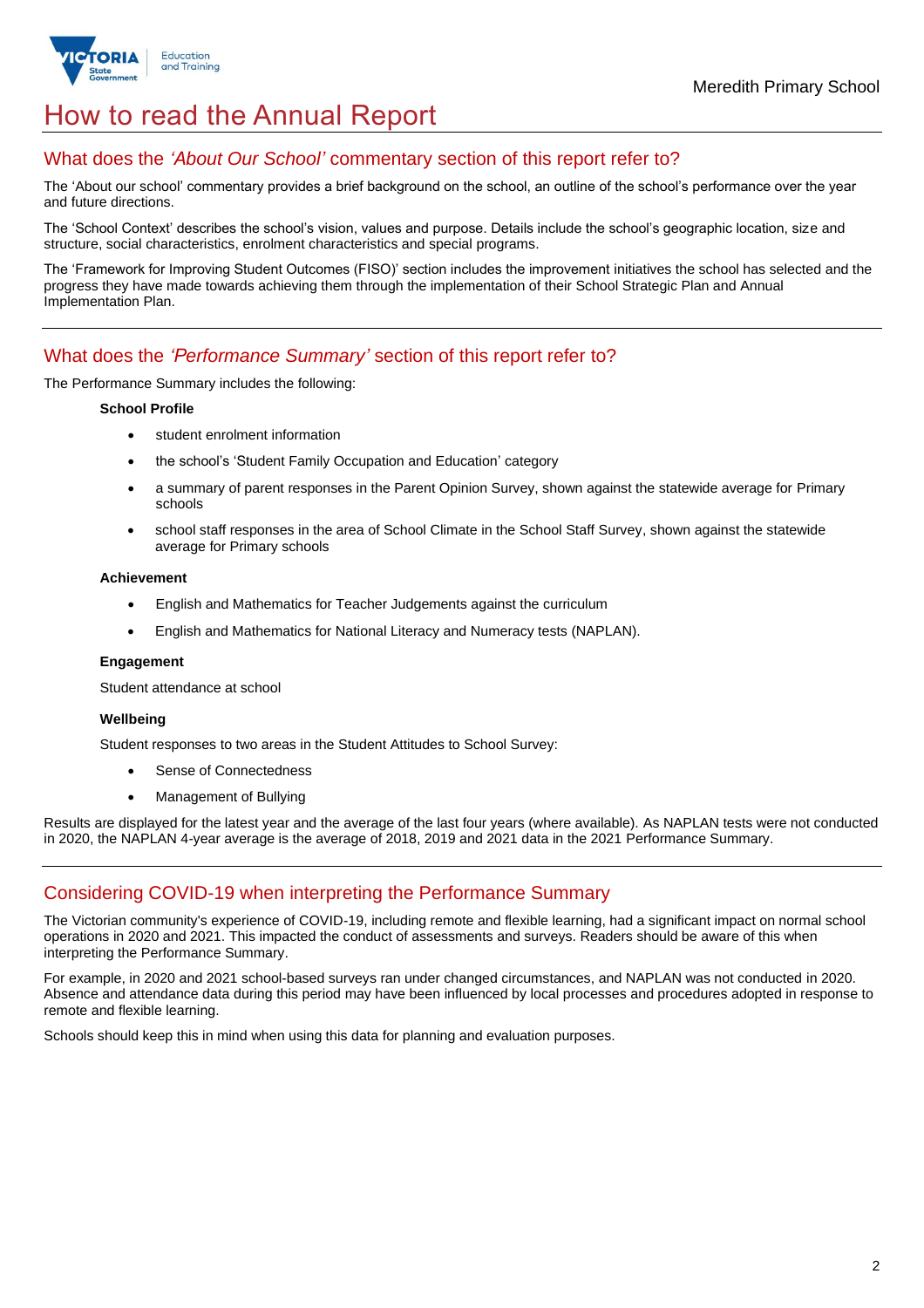

## How to read the Annual Report (continued)

#### What do *'Similar Schools'* refer to?

Similar Schools are a group of Victorian government schools with similar characteristics to the school.

This grouping of schools has been created by comparing each school's socio-economic background of students, the number of non-English speaking students and the school's size and location.

### What does *'NDP'* or '*NDA*' mean?

'NDP' refers to no data being published for privacy reasons or where there are insufficient underlying data. For example, very low numbers of participants or characteristics that may lead to identification will result in an 'NDP' label.

'NDA' refers to no data being available. Some schools have no data for particular measures due to low enrolments. There may be no students enrolled in some year levels, so school comparisons are not possible.

Note that new schools only have the latest year of data and no comparative data from previous years. The Department also recognises unique circumstances in Specialist, Select Entry, English Language, Community Schools and schools that changed school type recently, where school-to-school comparisons are not appropriate.

## What is the *'Victorian Curriculum'*?

The Victorian Curriculum F–10 sets out what every student should learn during his or her first eleven years of schooling. The curriculum is the common set of knowledge and skills required by students for life-long learning, social development and active and informed citizenship.

The Victorian Curriculum is assessed through teacher judgements of student achievement based on classroom learning.

The curriculum has been developed to ensure that school subjects and their achievement standards enable continuous learning for all students, including students with disabilities.

The 'Towards Foundation Level Victorian Curriculum' is integrated directly into the curriculum and is referred to as 'Levels A to D'.

'Levels A to D' may be used for students with disabilities or students who may have additional learning needs. These levels are not associated with any set age or year level that links chronological age to cognitive progress (i.e., there is no age expected standard of achievement for 'Levels A to D').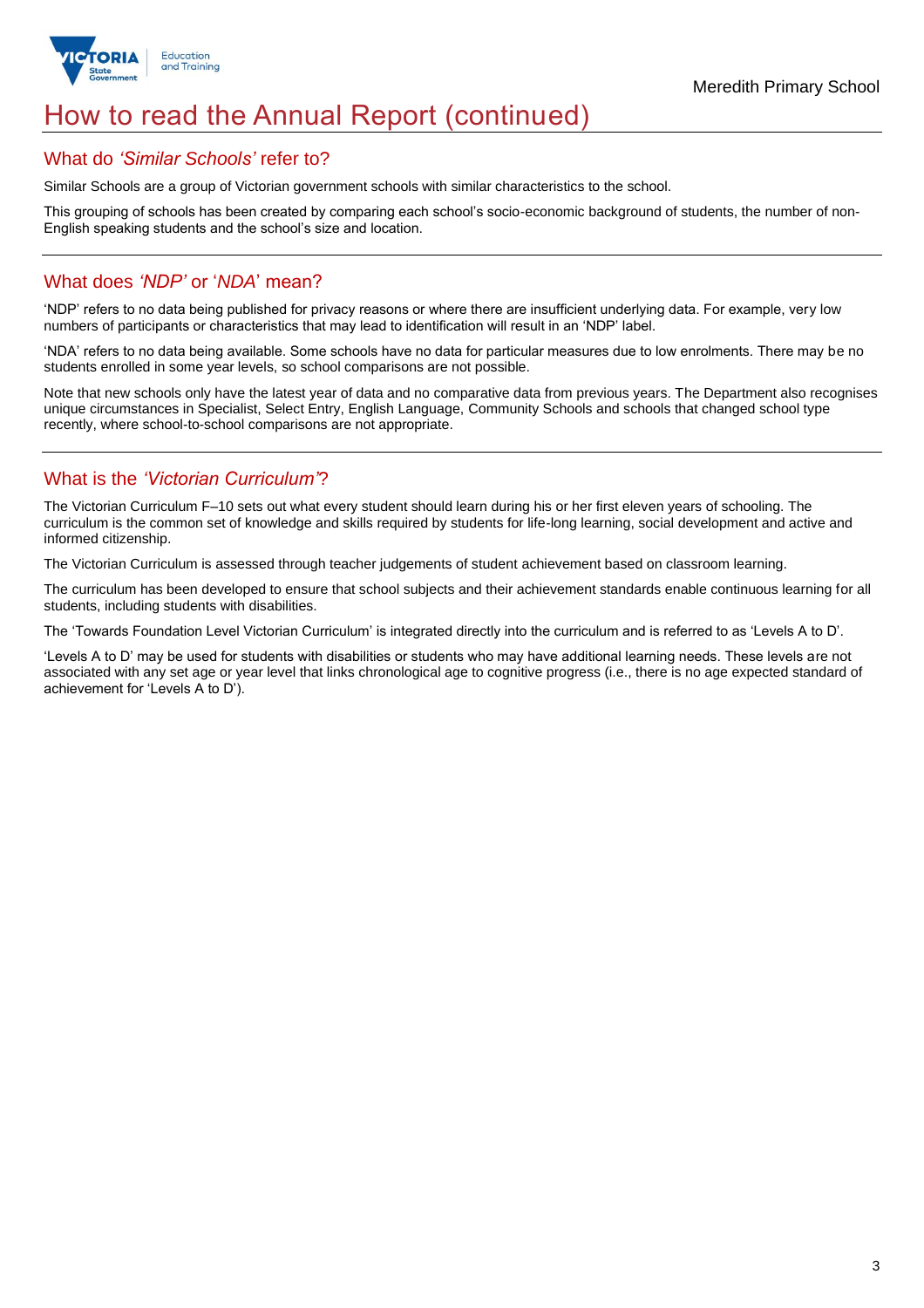

## **About Our School**

## School context

At Meredith Primary School we strive to live up to our motto of "Achieving Together" by creating an environment that is supportive and safe to our students and families. Our 4 school values of Respect, Resilience, Pride and Excellence drive the expectations within the school and our school community. All children are valued and are given a range of experiences that will empower them to become life-long learners. We are a rural school located on the Midland Hwy, midway between Geelong and Ballarat. At the time of census the school enrolment in 2021 was 64 students divided into 3 home groups and Foundation/1 Class, Year 2/3/4 class, and a Year 5/6 class. There were 3 full time teaching staff, 2 part time teaching staff, 3 integration staff and a business manager.

Meredith Primary School maintains its commitment to a two hour daily Literacy block and a one hour daily Math's block consistently across Foundation to Year 6. This dedicated three hours is to ensure that we, as a whole school, maintain our focus on improving Literacy and Numeracy outcomes for all students. The students have access to a wide range of Information and Communication Technologies (ICT) including iPads and Netbook computers and use these devices for a clear learning purpose.

The school runs a variety of extra curricula activities including an intensive swimming program in Term 4 and a variety of other excursions throughout the year, however these were significantly impacted due to the COVID19 restrictions in 2021. The school also offers an Out of School Hours Care Program for families both Before and After School Care. Physical facilities include a blend of new classrooms; mod-five classrooms and Administration complement the original Bluestone Building. The materials and colours are in sympathy with the rural setting and the overall creation is unique. Community involvement in the school is strongly encouraged and valued as an important component of the school and its improvement. Parents are welcome and encouraged to participate in school activities where appropriate and to become partners with teachers in developing positive educational outcomes for the children.

## Framework for Improving Student Outcomes (FISO)

The school focused on two key priorities identified from the FISO Guidelines for schools, these were:

1. Excellence in Teaching and learning - Evaluating Impact on Learning - Building consistent ways to discuss students learning data through PLCs. The school encourages the teaching team to work together to identify and use different assessment strategies appropriate to learning.

2. Professional Leadership - Vision, Values and Culture - Leaders communicate the schools vision, values and AIP goals to the staff. Leaders communicate with students, staff and parents to build alliances to support the school vision. 3. Professional Leadership - Instructional and Shared Leadership - Leaders encourage teachers to collaborate and review the impact of their teaching and learning.

The school continues to look for ways to have both students, staff, leaders and community contribute their views and feedback on school improvement.

## Achievement

Meredith Primary School, as with every Victorian school, data was significantly impacted with the 2020/21 COVID19 lock downs. Our teachers used a range of localized formative and summative assessments to support both the onsite and remote learning differentiation. During our remote learning periods, our teachers engaged with a number of online and hands on resources to support differentiation for both students and families. Our staff identified that not only a focus on student differentiation was appropriate to ensure that each student was having success at home, there was also a need to consider family differentiation with family circumstances, working from home, age of the student and other siblings being understood by the classroom teachers when developing programs for the students. Assessments were made at the end of 2021 and a new data wall developed to ensure a consistent focus on student achievement that would lead into the 2022 school year.

With the development of whole school essential learning/overview documents our classroom teaching and learning has continued to embed consistent practice and curriculum focus. We have developed a whole school instructional model that focusses on key, research based elements to ensure high level planning and implementation of our teaching and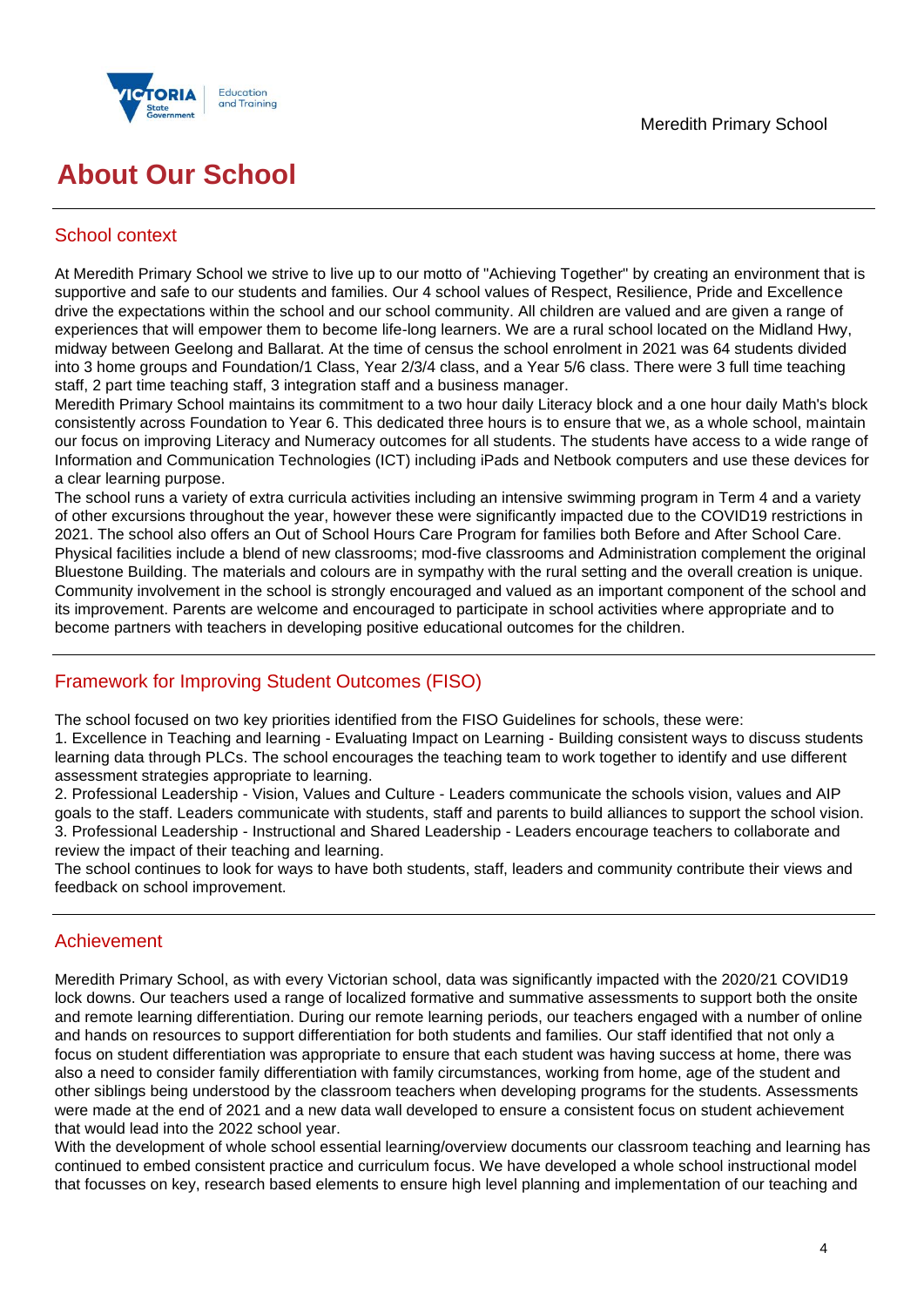

learning programs. Our PLCs have been active with a more consistent approach to be embedded in 2022 (limited COVID interruptions). Tutor learning program has been reviewed and re-designed based on feedback and analysis of student learning. Greater focus on classroom/peer observations with our new tutor with our focus on re-designing our reading program in 2019/2020, we have evaluated we need to now look at our instructional teaching and learning practice in writing and mathematics.

## Engagement

Engagement in 2021 was challenging to consistently measure due to the impacts of COVID19 lock downs and remote and flexible learning. Our goal from the beginning of the remote learning period was to ensure that the 'human' elements of learning were not lost due to learning from home. Staff created a daily video of themselves discussing the learning for the day and any events or happenings that they may want to share. We engaged in Zoom for regular classroom learning catch ups and groups meetings. These continued to evolve and develop with feedback and greater confidence in the new way of teaching and learning. Students that had not logged in or had not submitted tasks were regularly followed up by the classroom teacher. To continue to support engagement and the challenges with the changing climate and engagement in schooling, our staff continue to meet with or call families to discuss attendance concerns. Attendance during COVID19 Remote Learning added some challenges that meant an element of flexibility and understanding had to be considered in all conversations with families. Some students had support for their learning through the day, some had it of a night and some had to spread learning across the week. Once we had an understanding of each families circumstances we were able to support more effectively. Regular SSGs have been booked throughout term 1 2021 where concerns have been raised by either the family or staff. In 2022 our PLCs will have a focus on student and family engagement in learning with the aim of re-engaging families and students to build the connectedness and confidence of the community to enter the school in a safe manner to support events, learning and celebrations.

## **Wellbeing**

Like most things in 2021, our wellbeing focus had to adjust to support the changing landscape and dynamics through COVID19. With the implementation of further Remote and Flexible Learning, as a staff we identified some key areas that had to be focused on over this phase, and regular feedback from both staff, students and families ensured we continually modified and adapted our focus. 1. Communication was key to the success of Remote Learning. Our staff implemented a multifaceted plan for ongoing and clear communication. We rolled out Seesaw for daily videos, work and for student to load their learning. We used Compass for letter, information and COVID Updates. We used Social Media for key community messages, such as Virtual Assemblies. Staff had to be accessible for families to support and answer questions, however they also had to manage their own wellbeing, families and health within clear parameters. Inviting our vulnerable and essential workers onsite (roughly 10-15% of our student population) meant we were able to support a number of families through the Remote Learning process. 2022 we will have a structured approach to supporting the wellbeing of all students and staff through engaging with Berry Street Professional Learning (to be completed by all staff in May 2022).

Building confidence and routine back into our learning spaces has added complexities along with fatigue, however with re-engagement in learning and a focus on supporting wellbeing we have enabled a smooth transition in 2022. 2022 will offer some different challenges, we have had a significant percentage (based on our population numbers) that have disengaged from mainstream schooling and elected to home school. This will have an impact on both our attendance data and our enrolments for 2022. Continuing to build the confidence in our community over 2022 and attempting to reengage our families in their child/rens learning in a safe manner will need to be addressed.

## Finance performance and position

Equity spending concentrated on Reading approach and supporting a Literacy Intervention focus. These intervention approaches have been supported with two trained Education Support staff who dedicate 3 hours each a week to the programs. These programs moved away from a 1:1 intervention and were redirected using the staff skills and training, under the guidance of the classroom teacher, to focus more on small group guided reading intervention with a focus on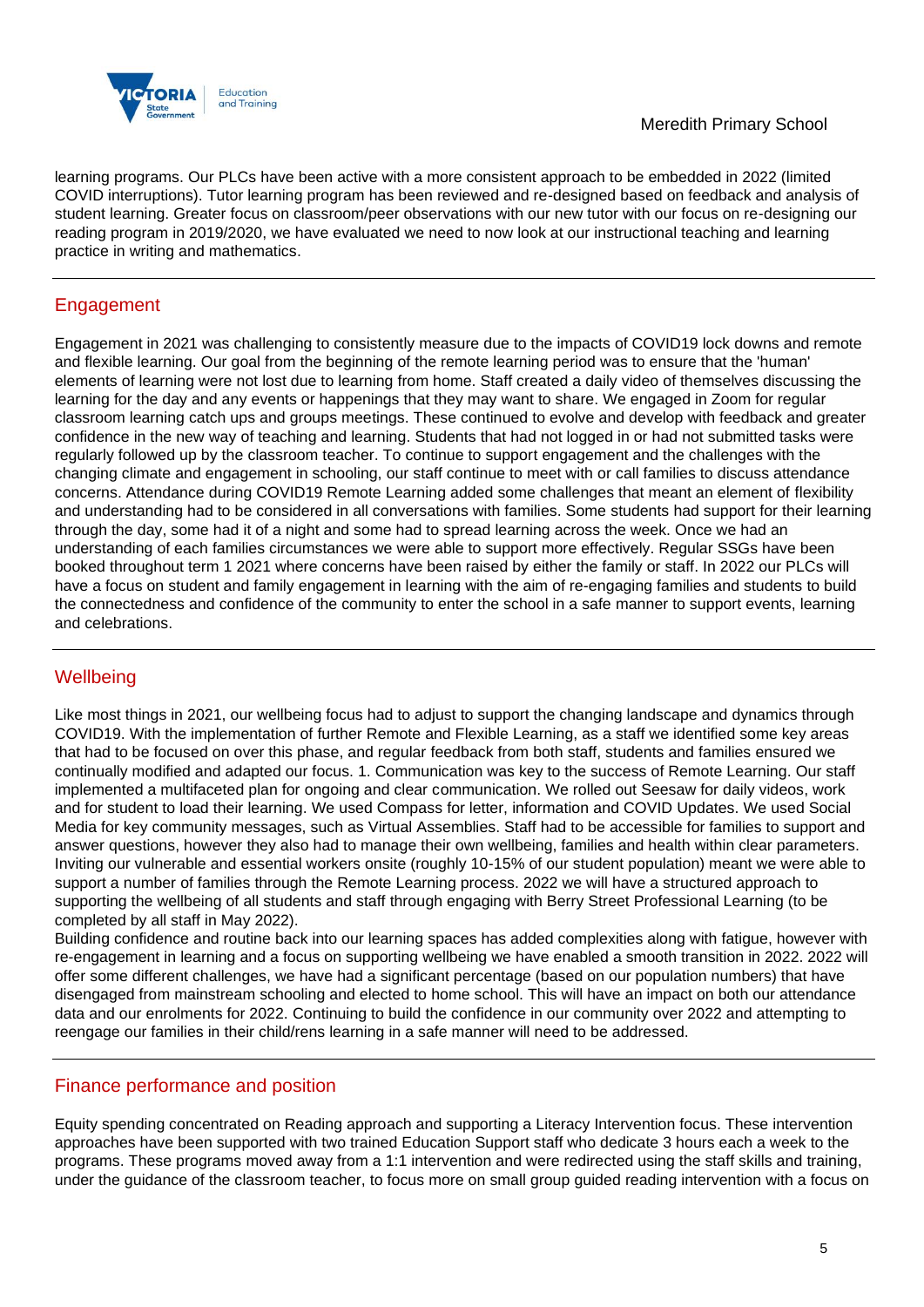

### Meredith Primary School

student reading goals. We have also used additional equity funds to support improved literacy assessments to ensure the most accurate student learning data is available for our teachers, building on our 2019 introduction of Fountas and Pinnell with some additional professional learning focusing on the increased consistency of the resource. The Net Operating Surplus figure has been impacted by additional funding received to support our Out of School Hours Care (OSHC) program, particularly staffing. With the reduction of a classroom in 2020, as well as some additional reduction in administration hours, has meant that our financial position is positive and staffing positions will be consistent going into 2022. A surplus was evident in both our credit and cash budgets, with some budget lines spending increasing and some decreasing due to the unusual circumstances of the 2021 school year impacted by COVID19. With the employment of a specific Inclusion/Mental Health leader we will be able to further develop and embed new or improved initiative and resources to support our entire school community. The employment of the Inclusion Leader in 2022 has been made possible with with DET initiatives and funding in Disability Inclusion and the Tutor Learning Initiative. In 2022, we will see our credit budget impacted by approximately \$25000-\$30000 to help cover the surplus cost of our Inclusion Leader.

> **For more detailed information regarding our school please visit our website at <http://www.meredithps.vic.edu.au/>**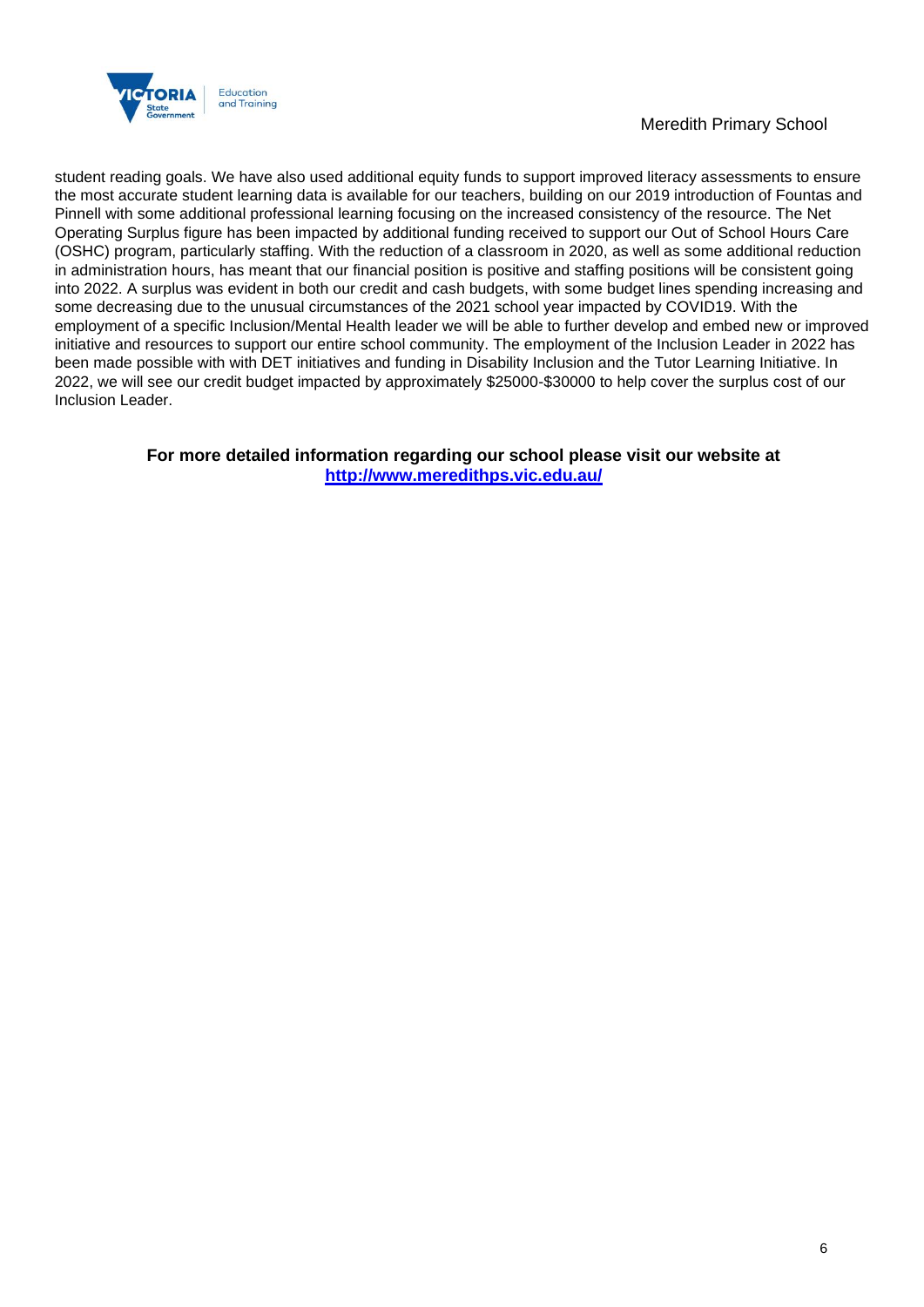

# **Performance Summary**

The Performance Summary for government schools provides an overview of how this school is contributing to the objectives of the Education State and how it compares to other Victorian government schools.

All schools work in partnership with their school community to improve outcomes for children and young people. Sharing this information with parents and the wider school community helps to support community engagement in student learning, a key priority of the Framework for Improving Student Outcomes.

Refer to the 'How to read the Annual Report' section for help on how to interpret this report.

## SCHOOL PROFILE

#### **Enrolment Profile**

A total of 64 students were enrolled at this school in 2021, 33 female and 31 male.

0 percent of students had English as an additional language and NDP percent were Aboriginal or Torres Strait Islander.

#### **Overall Socio-Economic Profile**

The overall school's socio-economic profile is based on the school's Student Family Occupation and Education index (SFOE).

SFOE is a measure of socio-educational disadvantage of a school, based on educational and employment characteristics of the parents/carers of students enrolled at the school. Possible SFOE band values are: Low, Low-Medium, Medium and High. A 'Low' band represents a low level of socio-educational disadvantage, a 'High' band represents a high level of socio-educational disadvantage.

This school's SFOE band value is: Medium

#### **Parent Satisfaction Summary**

The percent endorsement by parents on their school satisfaction level, as reported in the annual Parent Opinion Survey.

Percent endorsement indicates the percent of positive responses (agree or strongly agree) from parents who responded to the survey.



#### **School Staff Survey**

The percent endorsement by staff on School Climate, as reported in the annual School Staff Survey.

Percent endorsement indicates the percent of positive responses (agree or strongly agree) from staff who responded to the survey. Data is suppressed for schools with three or less respondents to the survey for confidentiality reasons.

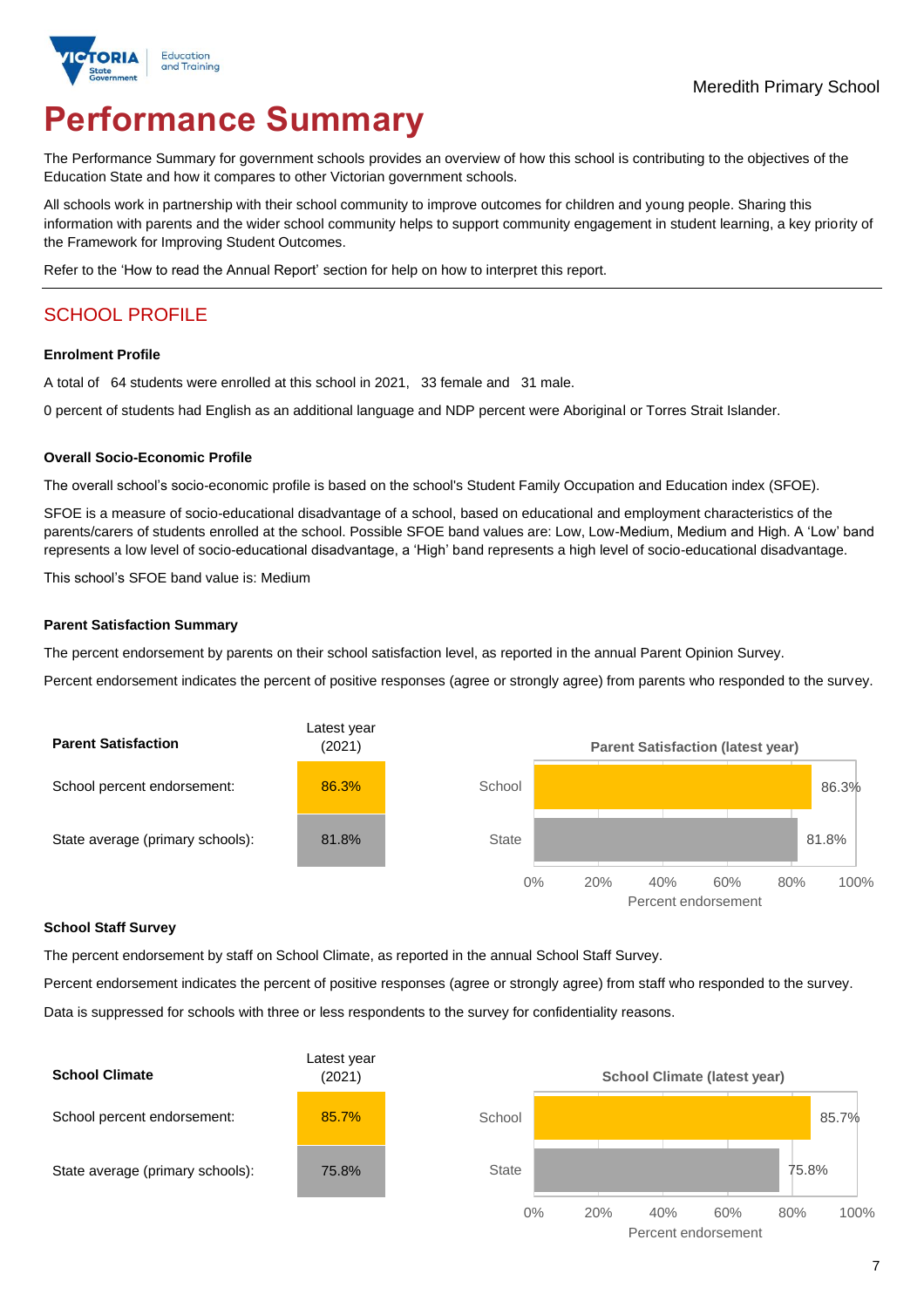

## ACHIEVEMENT

*Key: 'Similar Schools' are a group of Victorian government schools that are like this school, taking into account the school's socioeconomic background of students, the number of non-English speaking students and the size and location of the school.*

#### **Teacher Judgement of student achievement**

Percentage of students working at or above age expected standards in English and Mathematics.



Percent students at or above age expected level

| <b>Mathematics</b><br>Years Prep to 6                             | Latest year<br>(2021) |
|-------------------------------------------------------------------|-----------------------|
| School percent of students at or above age<br>expected standards: | 68.1%                 |
| Similar Schools average:                                          | 84.6%                 |
| State average:                                                    | 84.9%                 |

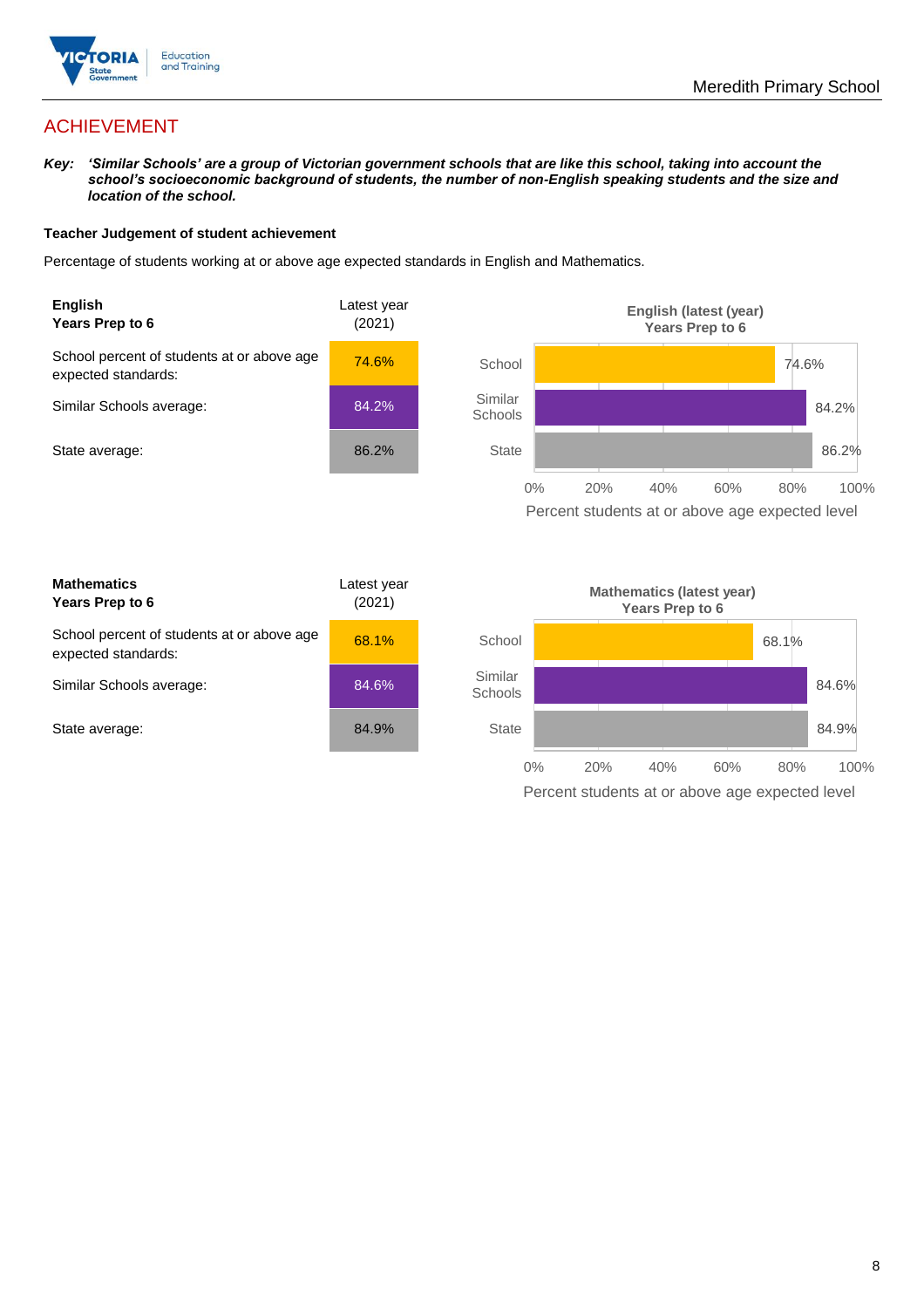

## ACHIEVEMENT (continued)

*Key: 'Similar Schools' are a group of Victorian government schools that are like this school, taking into account the school's socioeconomic background of students, the number of non-English speaking students and the size and location of the school.*

#### **NAPLAN**

Percentage of students in the top three bands of testing in NAPLAN.

Note: NAPLAN tests were not conducted in 2020, hence the 4-year average is the average of 2018, 2019 and 2021 data.

| Reading<br>Year <sub>3</sub>                      | Latest year<br>(2021) | 4-year<br>average |                    | <b>NAPLAN Reading (latest year)</b><br>Year <sub>3</sub>                   |
|---------------------------------------------------|-----------------------|-------------------|--------------------|----------------------------------------------------------------------------|
| School percent of students in<br>top three bands: | 60.0%                 | 76.2%             | School             | 60.0%                                                                      |
| Similar Schools average:                          | 70.3%                 | 73.0%             | Similar<br>Schools | 70.3%                                                                      |
| State average:                                    | 76.9%                 | 76.5%             | <b>State</b>       | 76.9%                                                                      |
|                                                   |                       |                   | $0\%$              | 20%<br>40%<br>60%<br>80%<br>100%<br>Percent of students in top three bands |
| Reading<br>Year <sub>5</sub>                      | Latest year<br>(2021) | 4-year<br>average |                    | <b>NAPLAN Reading (latest year)</b><br>Year 5                              |
| School percent of students in<br>top three bands: | 80.0%                 | 79.4%             | School             | 80.0%                                                                      |
| Similar Schools average:                          | 67.3%                 | 64.6%             | Similar<br>Schools | 67.3%                                                                      |
| State average:                                    | 70.4%                 | 67.7%             | <b>State</b>       | 70.4%                                                                      |
|                                                   |                       |                   | $0\%$              | 20%<br>40%<br>60%<br>80%<br>100%<br>Percent of students in top three bands |
|                                                   |                       |                   |                    |                                                                            |
| <b>Numeracy</b><br>Year <sub>3</sub>              | Latest year<br>(2021) | 4-year<br>average |                    | <b>NAPLAN Numeracy (latest year)</b><br>Year <sub>3</sub>                  |
| School percent of students in<br>top three bands: | 60.0%                 | 77.3%             | School             | 60.0%                                                                      |
| Similar Schools average:                          | 62.3%                 | 64.9%             | Similar<br>Schools | 62.3%                                                                      |
| State average:                                    | 67.6%                 | 69.1%             | <b>State</b>       | 67.6%                                                                      |
|                                                   |                       |                   | $0\%$              | 100%<br>20%<br>40%<br>60%<br>80%<br>Percent of students in top three bands |
| <b>Numeracy</b><br>Year 5                         | Latest year<br>(2021) | 4-year<br>average |                    | <b>NAPLAN Numeracy (latest year)</b><br>Year <sub>5</sub>                  |
| School percent of students in<br>top three bands: | 55.6%                 | 59.4%             | School             | 55.6%                                                                      |
| Similar Schools average:                          | 55.5%                 | 56.6%             | Similar<br>Schools | 55.5%                                                                      |
| State average:                                    | 61.6%                 | 60.0%             | State              | 61.6%                                                                      |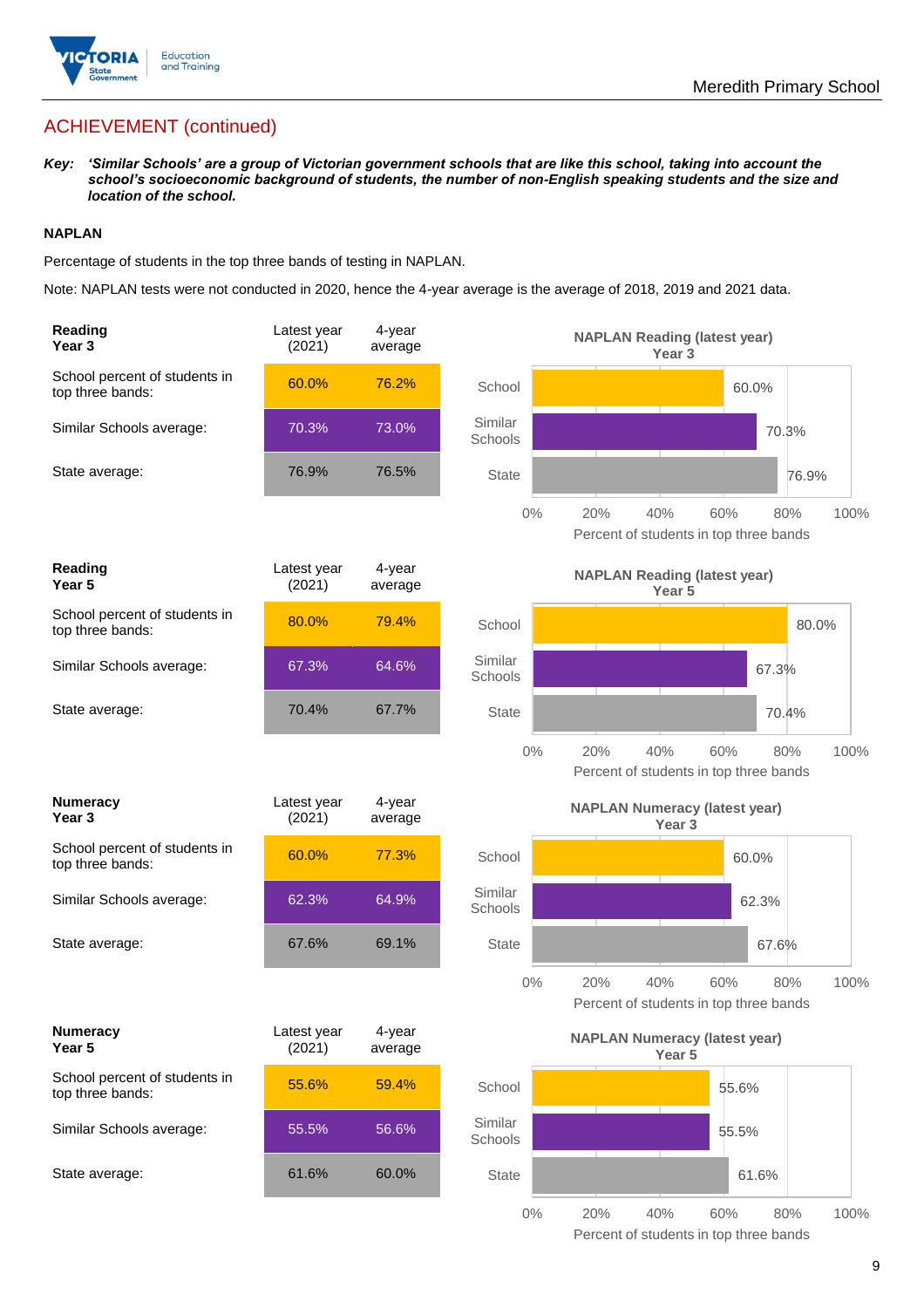

## Meredith Primary School

## ACHIEVEMENT (continued)

#### **NAPLAN Learning Gain**

NAPLAN learning gain is determined by comparing a student's current year result relative to the results of all 'similar' Victorian students (i.e., students in all sectors in the same year level who had the same score two years prior). If the current year result is in the top 25 percent, their gain level is categorised as 'High'; middle 50 percent is 'Medium'; bottom 25 percent is 'Low'.

#### **Learning Gain Year 3 (2019) to Year 5 (2021)**



**BLow Gain** Medium Gain **Example 10**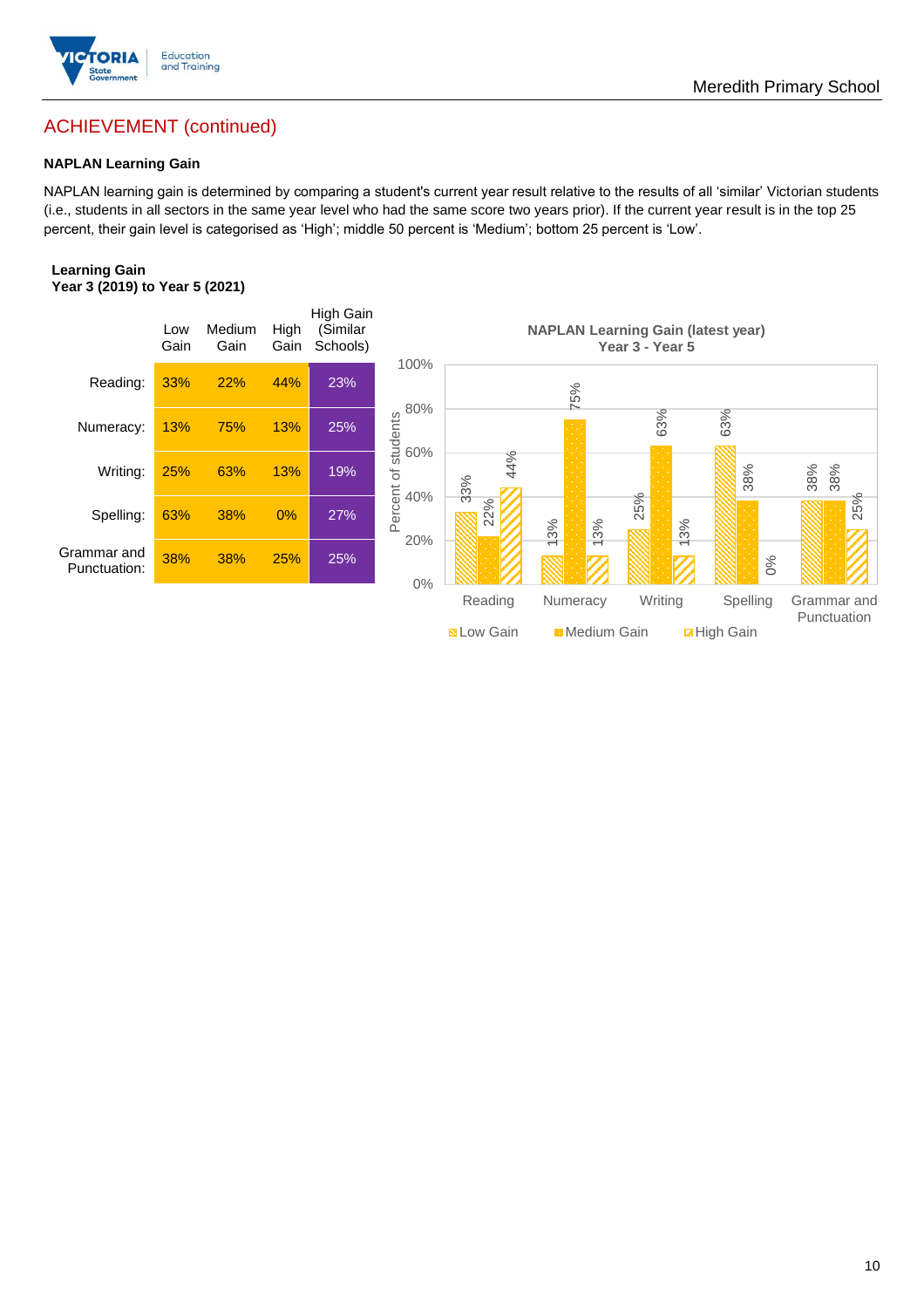

## ENGAGEMENT

*Key: 'Similar Schools' are a group of Victorian government schools that are like this school, taking into account the school's socioeconomic background of students, the number of non-English speaking students and the size and location of the school.*

#### **Average Number of Student Absence Days**

Absence from school can impact on students' learning. Common reasons for non-attendance include illness and extended family holidays. Absence and attendance data in 2020 and 2021 may have been influenced by COVID-19.



#### **Attendance Rate (latest year)**

|                                             | Prep | Year 1 | Year 2 | Year 3 | Year 4 | Year 5 | Year 6 |
|---------------------------------------------|------|--------|--------|--------|--------|--------|--------|
| Attendance Rate by year level<br>$(2021)$ : | 87%  | 80%    | 93%    | 79%    | 85%    | 86%    | 84%    |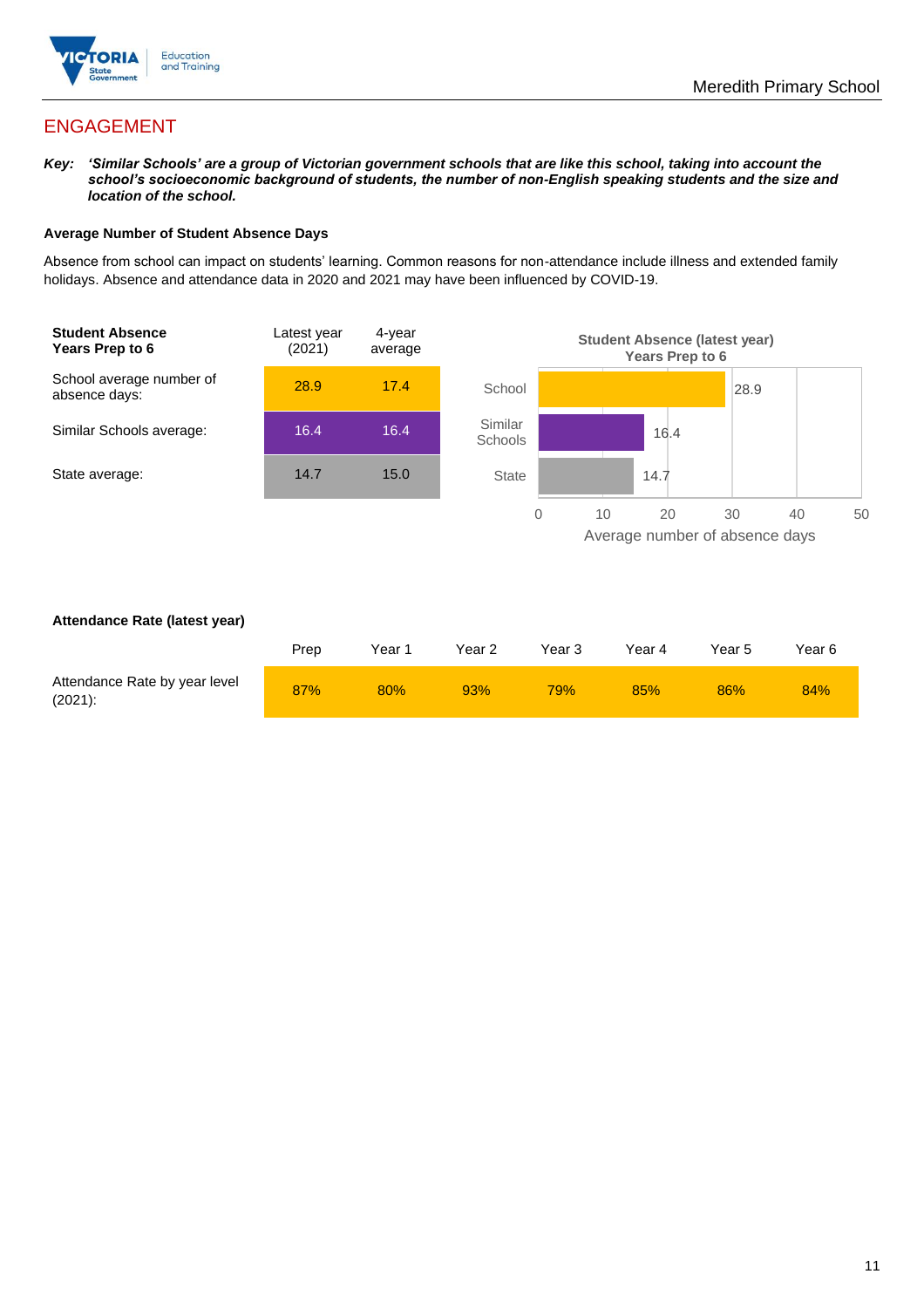

## **WELLBEING**

*Key: 'Similar Schools' are a group of Victorian government schools that are like this school, taking into account the school's socioeconomic background of students, the number of non-English speaking students and the size and location of the school.*

#### **Student Attitudes to School – Sense of Connectedness**

The percent endorsement on Sense of Connectedness factor, as reported in the Attitudes to School Survey completed annually by Victorian government school students, indicates the percent of positive responses (agree or strongly agree).

| <b>Sense of Connectedness</b><br>Years 4 to 6 | Latest year<br>(2021) | 4-year<br>average |
|-----------------------------------------------|-----------------------|-------------------|
| School percent endorsement:                   | 90.3%                 | 91.8%             |
| Similar Schools average:                      | 81.5%                 | 82.0%             |
| State average:                                | 79.5%                 | 80.4%             |

*Due to lower participation rates, differences in the timing of the survey/length of survey period and the general impact of Covid19 across 2020 and 2021, data are often not comparable with previous years or within similar school groups. Care should be taken when interpreting these results.*



#### **Student Attitudes to School – Management of Bullying**

The percent endorsement on Management of Bullying factor, as reported in the Attitudes to School Survey completed annually by Victorian government school students, indicates the percent of positive responses (agree or strongly agree).

| <b>Management of Bullying</b><br>Years 4 to 6 | Latest year<br>(2021) | 4-year<br>average |  |
|-----------------------------------------------|-----------------------|-------------------|--|
| School percent endorsement:                   | 88.5%                 | 89.5%             |  |
| Similar Schools average:                      | 86.9%                 | 84.8%             |  |
| State average:                                | 78.4%                 | 79.7%             |  |

*Due to lower participation rates, differences in the timing of the survey/length of survey period and the general impact of Covid19 across 2020 and 2021, data are often not comparable with previous years or within similar school groups. Care should be taken when interpreting these results.*

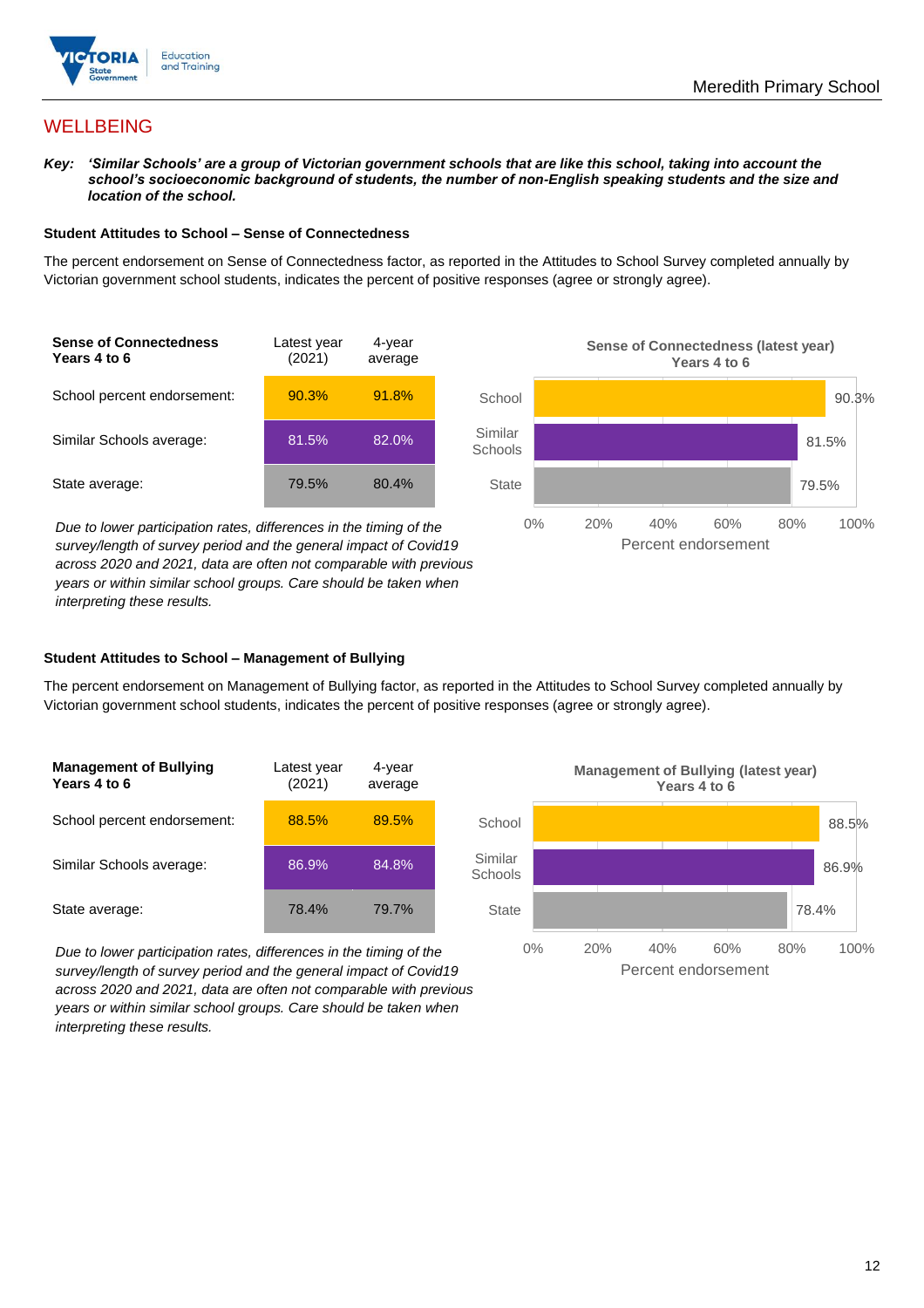

# **Financial Performance and Position**

FINANCIAL PERFORMANCE - OPERATING STATEMENT SUMMARY FOR THE YEAR ENDING 31 DECEMBER, 2021

| <b>Revenue</b>                  | <b>Actual</b> |
|---------------------------------|---------------|
| <b>Student Resource Package</b> | \$857,822     |
| Government Provided DET Grants  | \$169,023     |
| Government Grants Commonwealth  | \$76,749      |
| Government Grants State         | \$920         |
| <b>Revenue Other</b>            | \$3,191       |
| <b>Locally Raised Funds</b>     | \$33,621      |
| <b>Capital Grants</b>           | \$0           |
| <b>Total Operating Revenue</b>  | \$1,141,327   |

| Equity <sup>1</sup>                                 | <b>Actual</b> |
|-----------------------------------------------------|---------------|
| Equity (Social Disadvantage)                        | \$57,143      |
| Equity (Catch Up)                                   | \$0           |
| <b>Transition Funding</b>                           | \$0           |
| Equity (Social Disadvantage - Extraordinary Growth) | \$0           |
| <b>Equity Total</b>                                 | \$57,143      |

| <b>Expenditure</b>                    | <b>Actual</b> |
|---------------------------------------|---------------|
| Student Resource Package <sup>2</sup> | \$716,253     |
| Adjustments                           | \$0           |
| <b>Books &amp; Publications</b>       | \$0           |
| Camps/Excursions/Activities           | \$6,566       |
| <b>Communication Costs</b>            | \$6,984       |
| Consumables                           | \$16,458      |
| Miscellaneous Expense <sup>3</sup>    | \$4,840       |
| <b>Professional Development</b>       | \$7,662       |
| Equipment/Maintenance/Hire            | \$48,039      |
| <b>Property Services</b>              | \$45,694      |
| Salaries & Allowances <sup>4</sup>    | \$103,794     |
| <b>Support Services</b>               | \$27,696      |
| Trading & Fundraising                 | \$10,304      |
| Motor Vehicle Expenses                | \$8           |
| Travel & Subsistence                  | \$0           |
| <b>Utilities</b>                      | \$7,734       |
| <b>Total Operating Expenditure</b>    | \$1,002,031   |
| <b>Net Operating Surplus/-Deficit</b> | \$139,296     |
| <b>Asset Acquisitions</b>             | \$0           |

(1) The equity funding reported above is a subset of the overall revenue reported by the school.

(2) Student Resource Package Expenditure figures are as of 24 Feb 2022 and are subject to change during the reconciliation process.

(3) Miscellaneous Expenses include bank charges, administration expenses, insurance and taxation charges.

(4) Salaries and Allowances refers to school-level payroll.